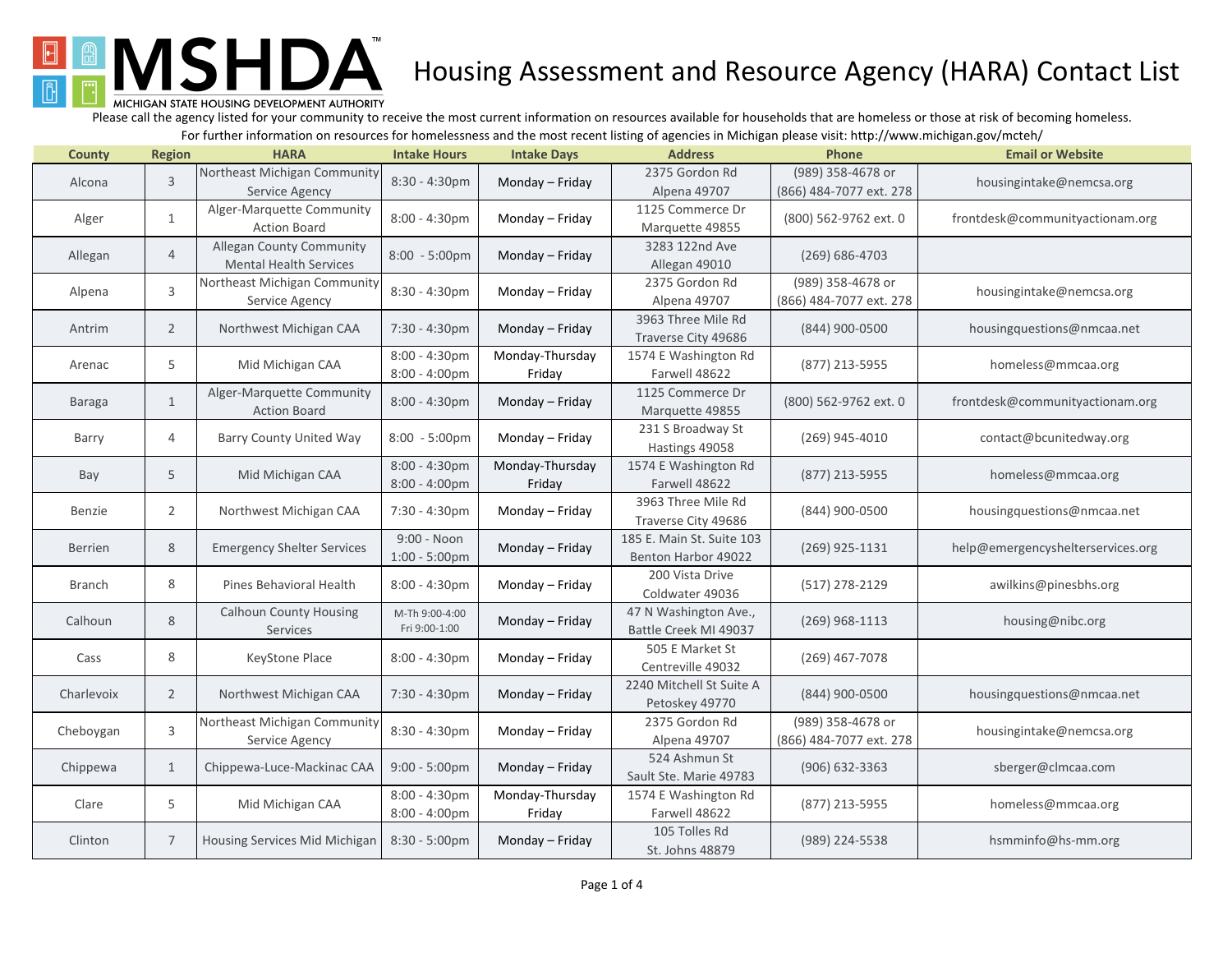| <b>County</b>         | <b>Region</b>  | <b>HARA</b>                    | <b>Intake Hours</b>     | <b>Intake Days</b> | <b>Address</b>           | <b>Phone</b>                   | <b>Email or Website</b>                |
|-----------------------|----------------|--------------------------------|-------------------------|--------------------|--------------------------|--------------------------------|----------------------------------------|
| Crawford              | 3              | Northeast Michigan Community   | $8:30 - 4:30$ pm        | Monday - Friday    | 2375 Gordon Rd           | (989) 358-4678 or              | housingintake@nemcsa.org               |
|                       |                | Service Agency                 |                         |                    | Alpena 49707             | (866) 484-7077 ext. 278        |                                        |
| Delta                 | $\mathbf{1}$   | Alger-Marquette Community      | $8:00 - 4:30$ pm        | Monday - Friday    | 1125 Commerce Dr         | (800) 562-9762 ext. 0          | frontdesk@communityactionam.org        |
|                       |                | <b>Action Board</b>            |                         |                    | Marquette 49855          |                                |                                        |
| Dickinson             | $\mathbf{1}$   | Alger-Marquette Community      | 8:00 - 4:30pm           | Monday - Friday    | 1125 Commerce Dr         | (800) 562-9762 ext. 0          | frontdesk@communityactionam.org        |
|                       |                | <b>Action Board</b>            |                         |                    | Marquette 49855          |                                |                                        |
| Eaton                 | $\overline{7}$ | Housing Services Mid Michigan  | $8:30 - 5:00 \text{pm}$ | Monday - Friday    | 319 S Cochran Ave        | $(517) 541 - 1180$             | hsmminfo@hs-mm.org                     |
|                       |                |                                |                         |                    | Charlotte 48813          |                                |                                        |
| Emmet                 | $\overline{2}$ | Northwest Michigan CAA         | 7:30 - 4:30pm           | Monday - Friday    | 2240 Mitchell St Suite A | (844) 900-0500                 | housingquestions@nmcaa.net             |
|                       |                |                                |                         |                    | Petoskey 49770           |                                |                                        |
| Genesee               | 6              | <b>Catholic Charities</b>      | 8:00 - 5:00pm           | Monday - Friday    | 901 Chippewa St          | (810) 600-4525                 | tchambers@ccsgc.org                    |
|                       |                |                                |                         |                    | Flint 48503              |                                |                                        |
| Gladwin               | 5              | Mid Michigan CAA               | $8:00 - 4:30$ pm        | Monday-Thursday    | 1574 E Washington Rd     | (877) 213-5955                 | homeless@mmcaa.org                     |
|                       |                |                                | 8:00 - 4:00pm           | Friday             | Farwell 48622            |                                |                                        |
| Gogebic               | $\mathbf{1}$   | Gogebic-Ontonagon CAA          | 8:00 - 4:30pm           | Monday – Friday    | 100 Mill St              | $(906) 667 - 0283$             | secretary@gocaa.org                    |
|                       |                |                                |                         |                    | Bessemer 49911           |                                |                                        |
| <b>Grand Traverse</b> | $\overline{2}$ | Northwest Michigan CAA         | 7:30 - 4:30pm           | Monday - Friday    | 3963 Three Mile Rd       | (844) 900-0500                 | housingquestions@nmcaa.net             |
|                       |                |                                |                         |                    | Traverse City 49686      |                                |                                        |
| Gratiot               | 5              | EightCAP, Inc.                 | $8:00 - 4:30$ pm        | Monday - Friday    | 525 N State St           | (866) 754-9315                 | rhondap@8cap.org                       |
|                       |                |                                |                         |                    | Alma 48801               | ext. 3                         |                                        |
| Hillsdale             | 9              | <b>Community Action Agency</b> | $8:00 - 5:00 \text{pm}$ | Monday - Friday    | 55 Barnard St            | (517) 437-3346                 | Ireaume@caajlh.org                     |
|                       |                |                                |                         |                    | Hillsdale 49242          |                                |                                        |
| Houghton              | $\mathbf{1}$   | Alger-Marquette Community      | 8:00 - 4:30pm           | Monday - Friday    | 1125 Commerce Dr         | (800) 562-9762 ext. 0          | frontdesk@communityactionam.org        |
|                       |                | <b>Action Board</b>            |                         |                    | Marquette 49855          |                                |                                        |
| Huron                 | 6              | Human Development              | 8:00 am-7:00            | Monday-Friday      | 429 Montague Ave         | (833) 611-0804                 | www.hdc-caro.org                       |
|                       |                | Commission                     | pm                      |                    | Caro 48723               |                                |                                        |
| Ingham                | $\overline{7}$ | Capital Area Housing           | $9:00 - 5:00$ pm        | Monday - Friday    | 414 N Larch St           | $(517)$ 657-8145               | housing@capitalareahousing.org         |
|                       |                | Partnership                    |                         |                    | Lansing 48912            |                                |                                        |
| Ionia                 | 4              | EightCAP, Inc.                 | 8:00 - 4:30pm           | Monday - Friday    | 5827 Orleans Rd          | (866) 754-9315 ext. 3          | rhondap@8cap.org                       |
|                       |                |                                |                         |                    | Orleans 48865            |                                |                                        |
| losco                 | 3              | Northeast Michigan Community   | 8:30 - 4:30pm           | Monday - Friday    | 2375 Gordon Rd           | (989) 358-4678 or              | housingintake@nemcsa.org               |
|                       |                | Service Agency                 |                         |                    | Alpena 49707             | (866) 484-7077 ext. 278        |                                        |
| Iron                  | $\mathbf{1}$   | Alger-Marquette Community      | $8:00 - 4:30$ pm        | Monday - Friday    | 1125 Commerce Dr         | (800) 562-9762 ext. 0          | frontdesk@communityactionam.org        |
|                       |                | <b>Action Board</b>            |                         |                    | Marquette 49855          |                                |                                        |
| Isabella              | 5              | EightCAP, Inc.                 | 8:00 - 4:30pm           | Monday - Friday    | 310 W Michigan St        | (866) 754-9315                 | rhondap@8cap.org                       |
|                       |                |                                |                         |                    | Mt. Pleasant 48858       | ext. 3                         |                                        |
| Jackson               | 9              | <b>Community Action Agency</b> | 8:00 - 5:00pm           | Monday - Friday    | 1214 Greenwood Ave       | (517) 784-4800                 | Ireaume@caajlh.org                     |
|                       |                |                                |                         |                    | Jackson 49203            |                                |                                        |
| Kalamazoo             | 8              | Housing Resources Inc.         | $8:30 - 5:00$ pm        | Monday - Friday    | 420 E Alcott             | (269) 382-0287                 | jbeach@housingresourcesinc.org         |
|                       |                |                                |                         |                    | Kalamazoo 49001          |                                |                                        |
| Kalkaska              | $\overline{2}$ | Northwest Michigan CAA         | 7:30 - 4:30pm           | Monday - Friday    | 3963 Three Mile Rd       | (844) 900-0500                 | housingquestions@nmcaa.net             |
|                       |                |                                |                         |                    | Traverse City 49686      |                                |                                        |
| Kent                  | 4              | The Salvation Army Social      | 8:30 - 4:30pm           | Monday - Friday    | 1120 Monroe NW           | $2-1-1$ or<br>$(616)$ 454-5840 | victoria.arnold@usc.salavationarmy.org |
|                       |                | Services                       |                         |                    | Grand Rapids 49503       |                                |                                        |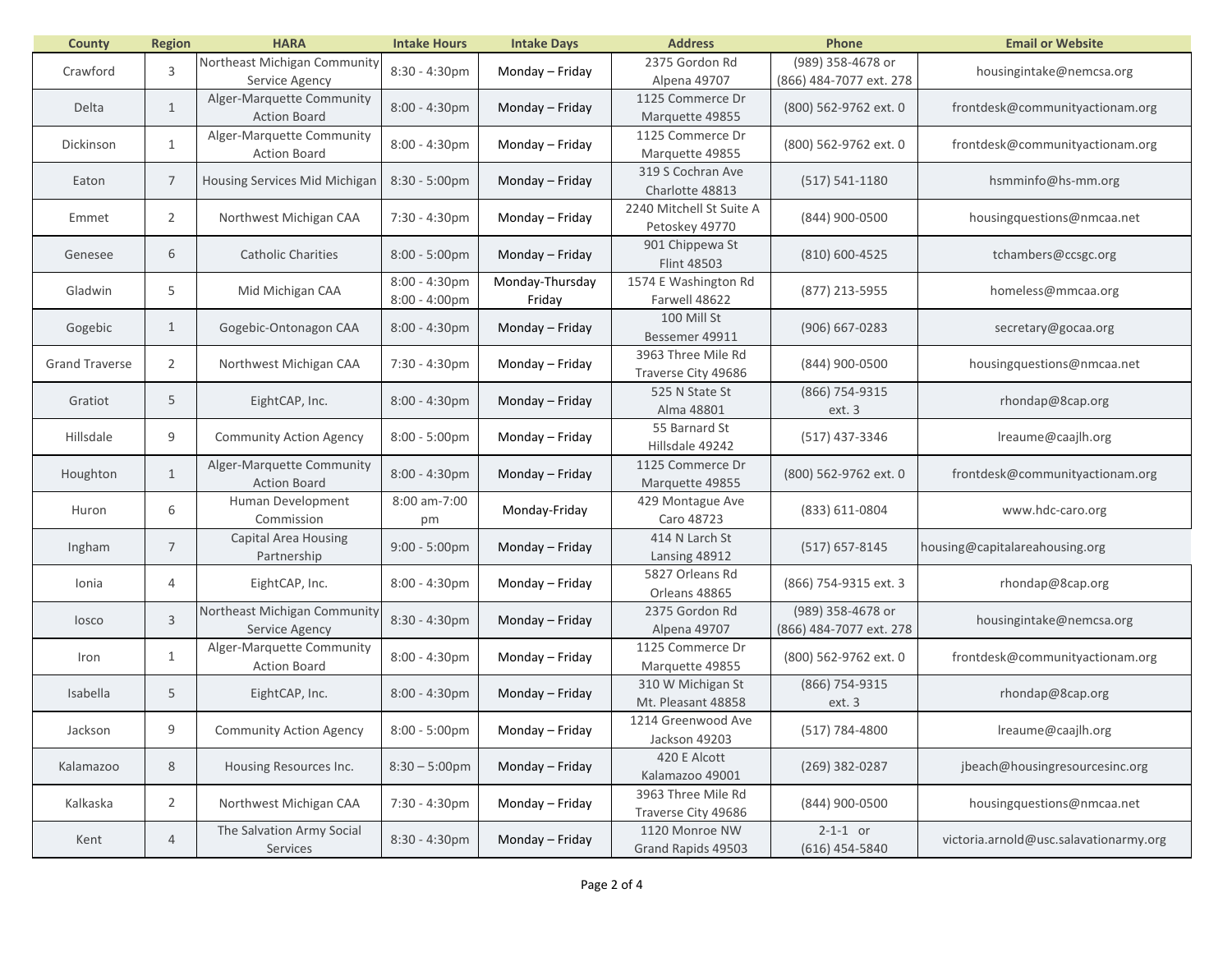| <b>County</b> | <b>Region</b>  | <b>HARA</b>                                            | <b>Intake Hours</b>                         | <b>Intake Days</b>              | <b>Address</b>                               | Phone                                        | <b>Email or Website</b>         |
|---------------|----------------|--------------------------------------------------------|---------------------------------------------|---------------------------------|----------------------------------------------|----------------------------------------------|---------------------------------|
| Keweenaw      | $\mathbf{1}$   | Alger-Marquette Community<br><b>Action Board</b>       | $8:00 - 4:30$ pm                            | Monday - Friday                 | 1125 Commerce Dr<br>Marquette 49855          | (800) 562-9762 ext. 0                        | frontdesk@communityactionam.org |
| Lake          | $\overline{4}$ | <b>TrueNorth Community Services</b>                    | $8:00 - 5:00 \text{pm}$                     | Monday - Friday                 | 5653 South M.37<br>Baldwin 49304             | (877) 446-8730                               | housing@truenorthservices.org   |
| Lapeer        | 6              | Human Development<br>Commission                        | $8:00 - 7:00 \text{pm}$                     | Monday - Friday                 | 429 Montague Ave<br>Caro 48723               | (833) 611-0804                               | www.hdc-caro.org                |
| Leelanau      | $\overline{2}$ | Northwest Michigan CAA                                 | 7:30 - 4:30pm                               | Monday - Friday                 | 3963 Three Mile Rd<br>Traverse City 49686    | (844) 900-0500                               | housingquestions@nmcaa.net      |
| Lenawee       | 9              | Lenawee Emergency and<br>Affordable Housing            | $8:00 - 4:30$ pm<br>$1:00 - 4:00 \text{pm}$ | Mon, Tues, Wed, Fri<br>Thursday | 307 E Church<br>Adrian 49221                 | (517) 264-0782                               | lpunnett@h2lenawee.org          |
| Livingston    | 9              | Oakland Livingston Human<br>Services Agency            | $9:00 - 5:00 \text{pm}$                     | Monday - Friday                 | 2399 E Grand River # 107<br>Howell 48843     | (248) 209-2640                               | hara@olhsa.org                  |
| Luce          | $\mathbf{1}$   | Chippewa-Luce-Mackinac CAA                             | $9:00 - 5:00$ pm                            | Monday - Friday                 | 207 Newberry Ave<br>Newberry 49868           | (906) 293-5621                               | sberger@clmcaa.com              |
| Mackinac      | 1              | Chippewa-Luce-Mackinac CAA                             | $9:00 - 5:00$ pm                            | Monday - Friday                 | 368 Regan Street<br>St. Ignace 49781         | (906) 643-8595                               | sberger@clmcaa.com              |
| Macomb        | 10             | <b>Macomb Community Action</b>                         | $9:00 - 5:00 \text{pm}$                     | Monday - Friday                 | 11370 Hupp Ave.<br>Warren, MI 48089          | 586-469-5656                                 | housing@macombgov.org           |
| Manistee      | $\overline{2}$ | Northwest Michigan CAA                                 | 7:30 - 4:30pm                               | Monday - Friday                 | 1640 Marty Paul<br>Cadillac 49601            | (844) 900-0500                               | housingquestions@nmcaa.net      |
| Marquette     | $\mathbf{1}$   | Alger-Marquette Community<br><b>Action Board</b>       | $8:00 - 4:30$ pm                            | Monday - Friday                 | 1125 Commerce Dr<br>Marquette 49855          | (800) 562-9762 ext. 0                        | frontdesk@communityactionam.org |
| Mason         | $\overline{4}$ | <b>TrueNorth Community Services</b>                    | $9:00 - 4:30$ pm                            | Monday - Friday                 | 920 E. Tinkman<br>Ludington 49431            | (877) 446-8730                               | housing@truenorthservices.org   |
| Mecosta       | 4              | Mid Michigan CAA                                       | $8:00 - 4:30$ pm<br>8:00 - 4:00pm           | Monday-Thursday<br>Friday       | 1574 E Washington Rd<br>Farwell 48622        | (877) 213-5955                               | homeless@mmcaa.org              |
| Menominee     | $\mathbf{1}$   | Alger-Marquette Community<br><b>Action Board</b>       | $8:00 - 4:30$ pm                            | Monday - Friday                 | 1125 Commerce Dr<br>Marquette 49855          | (800) 562-9762 ext. 0                        | frontdesk@communityactionam.org |
| Midland       | 5              | Home To Stay Housing<br>Assistance Center              | 8:00 - 5:00pm<br>8:00 - 4:00pm              | Monday-Thursday<br>Friday       | 205 Saginaw Rd<br>Midland 48640              | (989) 496-9550                               | info@myhometostay.org           |
| Missaukee     | $\overline{2}$ | Northwest Michigan CAA                                 | 7:30 - 4:30pm                               | Monday - Friday                 | 1640 Marty Paul<br>Cadillac 49601            | (844) 900-0500                               | housingquestions@nmcaa.net      |
| Monroe        | 9              | Monroe County Opportunity<br>Program                   | 8:30 - 4:30pm                               | Monday - Friday                 | 1140 S Telegraph Rd<br>Monroe 48161          | 734-241-2775                                 | mhochgreve@monroecountyop.org   |
| Montcalm      | $\overline{4}$ | EightCap Inc.                                          | 8:00 - 4:30pm                               | Monday - Friday                 | 906 Oak Dr<br>Greenville 48838               | (866) 754-9315 ext. 3                        | rhondap@8cap.org                |
| Montmorency   | 3              | Northeast Michigan Community<br>Service Agency         | 8:30 - 4:30pm                               | Monday - Friday                 | 2375 Gordon Rd<br>Alpena 49707               | (989) 358-4678 or<br>(866) 484-7077 ext. 278 | housingintake@nemcsa.org        |
| Muskegon      | $\overline{4}$ | Community enCompass                                    | $9:00 - 4:00 \text{pm}$<br>$9:00 - 1:00$ pm | Monday-Thursday<br>Friday       | 19 Hartford<br>Muskegon 49442                | $(231) 728 - 3117$                           | anetria@communityencompass.org  |
| Newaygo       | 4              | <b>TrueNorth Community Services</b>                    | 8:00 - 5:00pm                               | Monday - Friday                 | 6308 S Warner<br>Fremont 49412               | (877) 446-8730                               | housing@truenorthservices.org   |
| Oakland       | 10             | Community Housing Network -<br>Housing Resource Center | 8:30 - 4:30pm                               | Monday - Friday                 | 5505 Corporate Drive<br>Suite 300 Troy 48098 | (248) 269-1335                               | hrc@chninc.net                  |